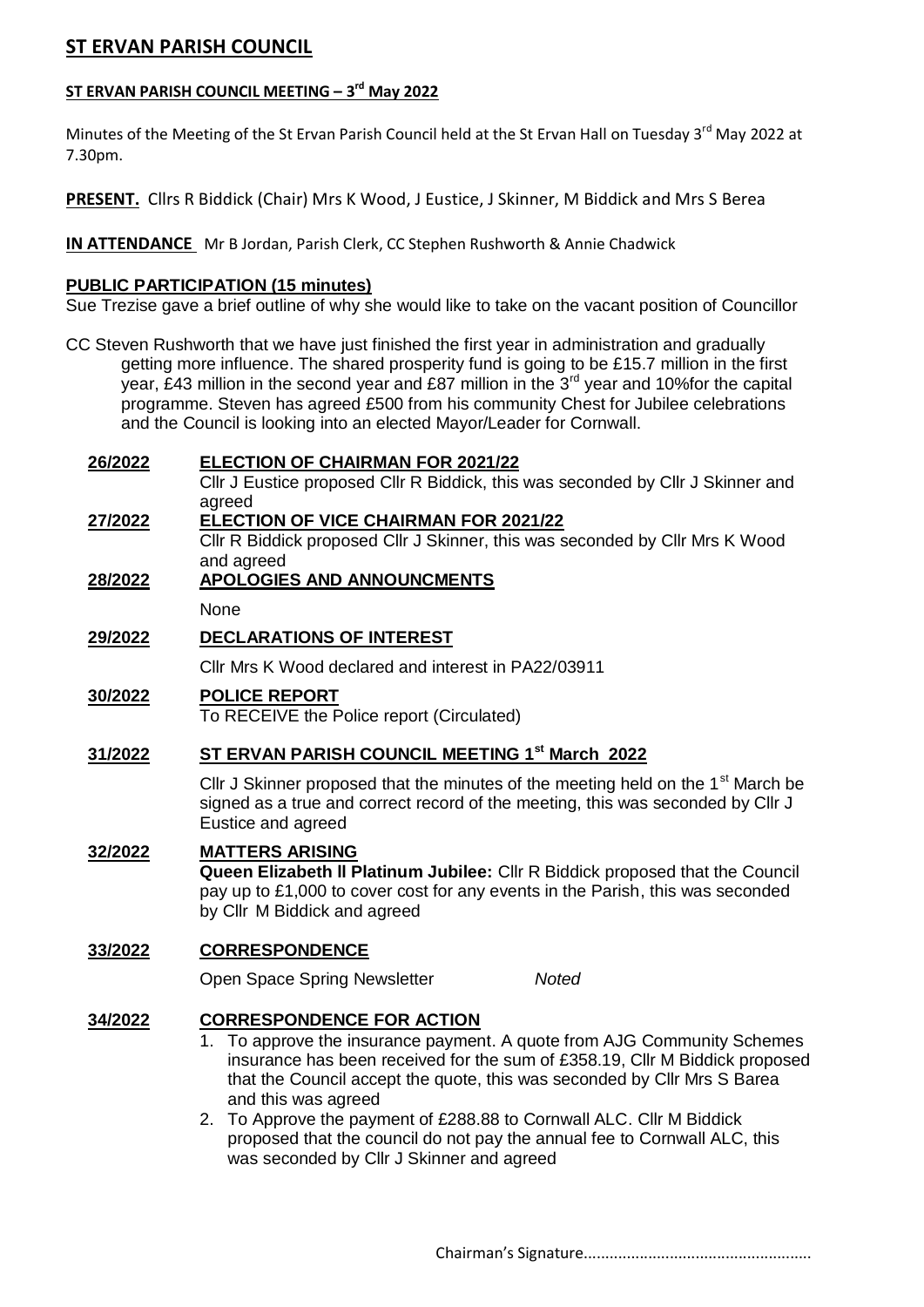3. To discuss and approve the repair to the drainage ditch on the Green at Penrose. Correspondence has been received regarding a blocked/damaged drain on the Green at Penrose, it was agreed that Cllr M Biddick would check the damage and report back at the next meeting

#### **35/2022 PLANNING APPLICATIONS**

To CONSIDER Planning Applications or any that may be received since 1<sup>st</sup> March 2022

Cllr Mrs K Wood left the meeting

a.

| Application | PA22/03911                                                                                                    |
|-------------|---------------------------------------------------------------------------------------------------------------|
| Proposal    | Outline application with all matters reserved for the detached                                                |
|             | single-storey/dormer 3/4 bedroom dwelling and garage on land at<br>Penrose, Lewidden Lane, St Ervan, PL27 7TB |
| Location    | Penrose, Lewidden Lane, St Ervan, Wadebridge                                                                  |
| Applicant   | Mr Will Wood                                                                                                  |
|             |                                                                                                               |

J Eustice proposed no objections, this was seconded by Cllr J Skinner and agreed

Cllr Mrs K Wood returned to the meeting

#### **b. Planning Committee Decisions**

| Application | PA22/02501                                                                                                                       |
|-------------|----------------------------------------------------------------------------------------------------------------------------------|
| Proposal    | Construction of general purpose agricultural building for the<br>use of livestock housing and storage of fodder and<br>machinery |
| Location    | Trevengenow Farm, St Ervan                                                                                                       |
| Applicant   | Dance                                                                                                                            |

| Application | PA22/02151                                                     |
|-------------|----------------------------------------------------------------|
| Proposal    | Certificate of lawful development for an Existing use of Cabin |
|             | and land for Leisure, workshop and storage purposes            |
| Location    | Land north east of Trevengenow Farm, St Ervan                  |
| Applicant   | Ms Elizabeth Wood                                              |
|             |                                                                |

Parish Council had no objections

Cllr J Skinner moved that the decision taken by the planning committee be endorsed, this was seconded by Cllr J Eustice and agreed

**c.** To appoint a planning committee Cllr R Biddick proposed that all councillor be invited to attend to discuss planning applications and that the Vice Chairman chair the committee, this was seconded by Cllr J Eustice and agreed

## **36/2022 POLICY ITEMS**

- 1. To appoint a new Parish Clerk, Cllr J Skinner proposed that Annie Chadwick take on the roll of Parish Clerk on the retirement of Barry Jordan, this was seconded by Cllr J Skinner and agreed. Cllr J Eustice asked that a vote of thanks be recorded for the outgoing clerk
- 2. To approve and sign the AGAR